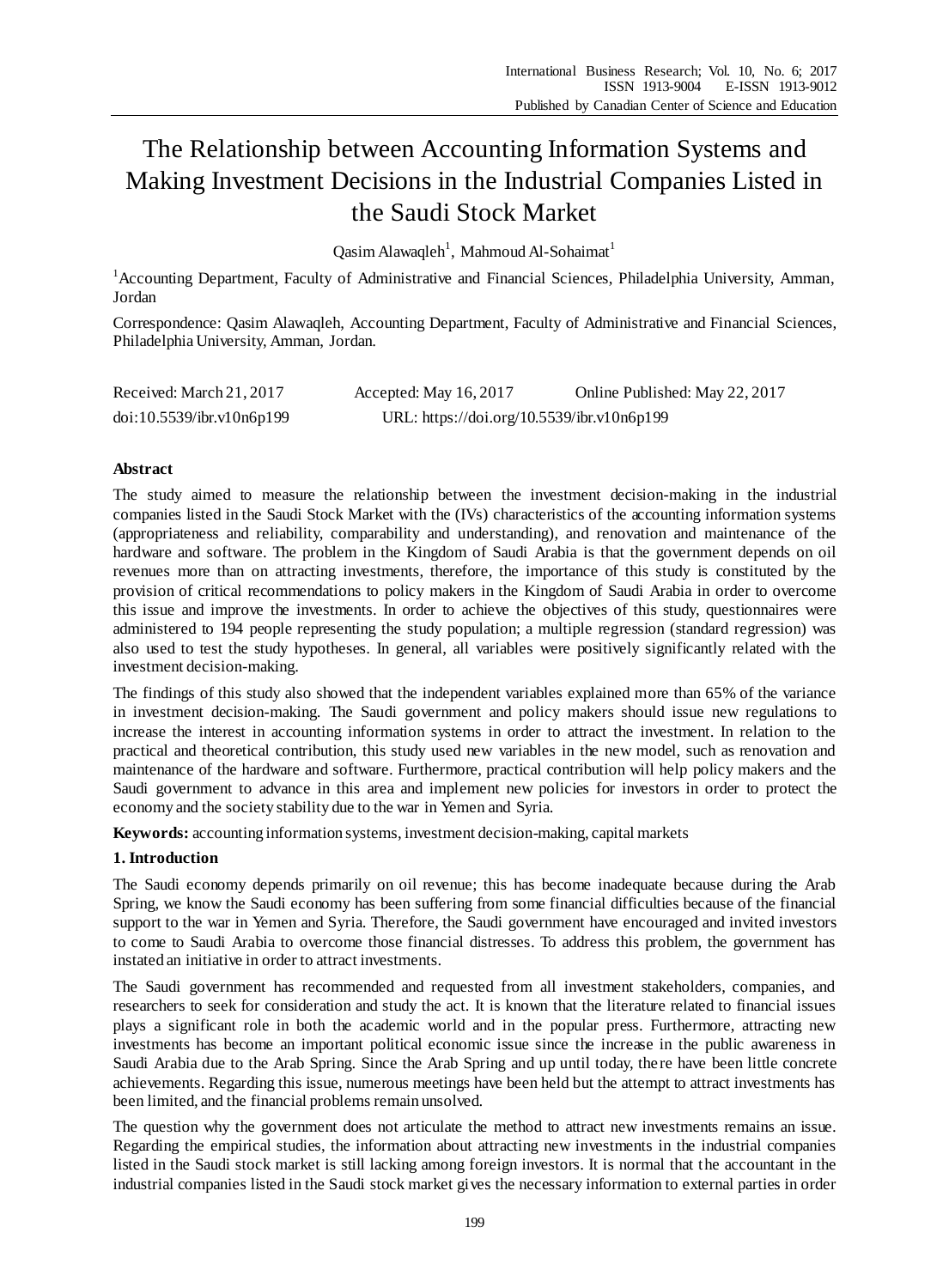to attract their investments. Accounting information is of great interest because of its strategic and vital role in supporting all entity activities. It has become a basic requirement in the era of globalization and technological advances and urges most companies to adopt high-quality information technology and lower the costs through advanced technologies in order to help the beneficiaries make different decisions in various economic fields, especially in making investment decisions in an era of severe competition among companies globally and locally, attracting new investments, and preserving existing investments so we can have reliable, accurate, and fair accounting information that meets the stakeholders' needs in various economic fields, especially with regard to investment operations.

Given the importance of information and the development of the traditional accounting systems into information systems, most companies had the tendency to shift from traditional systems to computerized accounting information systems in order to keep pace with the era of speed in communications and information technology so as to obtain information in a timely manner to effectively manage the various activities and communicate the information to beneficiaries through the disclosure of accounting and financial information.

Based on that assumption, this study aims to measure the relationship between the characteristics of accounting information and investment decision-making in the industrial companies listed in the Saudi Stock Exchange in order to help in the investment decision-making process. Finally, the findings of this study contribute to the empirical knowledge towards increasing the responsibility of the Saudi government and policy makers in consolidating the attempt to attract new investments to overcome the financial distress. Also, the study is oriented towards the building of theory and knowledge enhancement in the role of the AIS in attracting new investments.

## *1.1 Problem Statement*

The problem is the study of the characteristics of accounting information in order to demonstrate the effectiveness and the quality of the investment decision-making and the responses of the beneficiaries of this information in order to use it in the investment decision-making process in the industrial companies listed in the Saudi Stock Exchange. The problem also lies in knowing the results pertaining to the use of the software of the computerized accounting systems by the investment decision-makers and the access to the real problems faced by the users of the software. To date, and according to the knowledge of the authors, there are no studies that examined the relationship between the investment decision-making processes in the industrial companies listed in the Saudi Stock Market and the renovation and maintenance of the hardware and software. Consequently, the following questions will be raised in order to work out the problem of this study:

1. What is the relationship between the investment decision-making processes in the industrial companies listed in the Saudi Stock Market and the characteristics of the accounting information systems (appropriateness and reliability)?

2. What is the relationship between the investment decision-making processes in the industrial companies listed in the Saudi Stock Market and the characteristics of the accounting information systems (comparability and understanding)?

3. What is the relationship between the investment decision-making processes in the industrial companies listed in the Saudi Stock Market and the renovation and maintenance of the hardware and software?

#### *1.2 Objectives of the Study*

The research objectives of this study are as follows:

1. To examine the relationship between the characteristics of the accounting information systems (appropriateness and reliability) and the investment decision-making process in the industrial companies listed in the Saudi Stock Market.

2. To examine the relationship between the characteristics of the accounting information systems (comparability and understanding) and the investment decision-making process in the industrial companies listed in the Saudi Stock Market.

3. To examine the relationship between the renovation and the maintenance of the hardware and software and the investment decision-making process in the industrial companies listed in the Saudi Stock Market.

#### *1.3 Significance of the Study*

The importance of the study lies in its many practical and theoretical aspects and significance for decision-makers. Its practical importance lies in the identification of the computerized accounting information systems and the importance of the characteristics of the investment decision-making process. The theoretical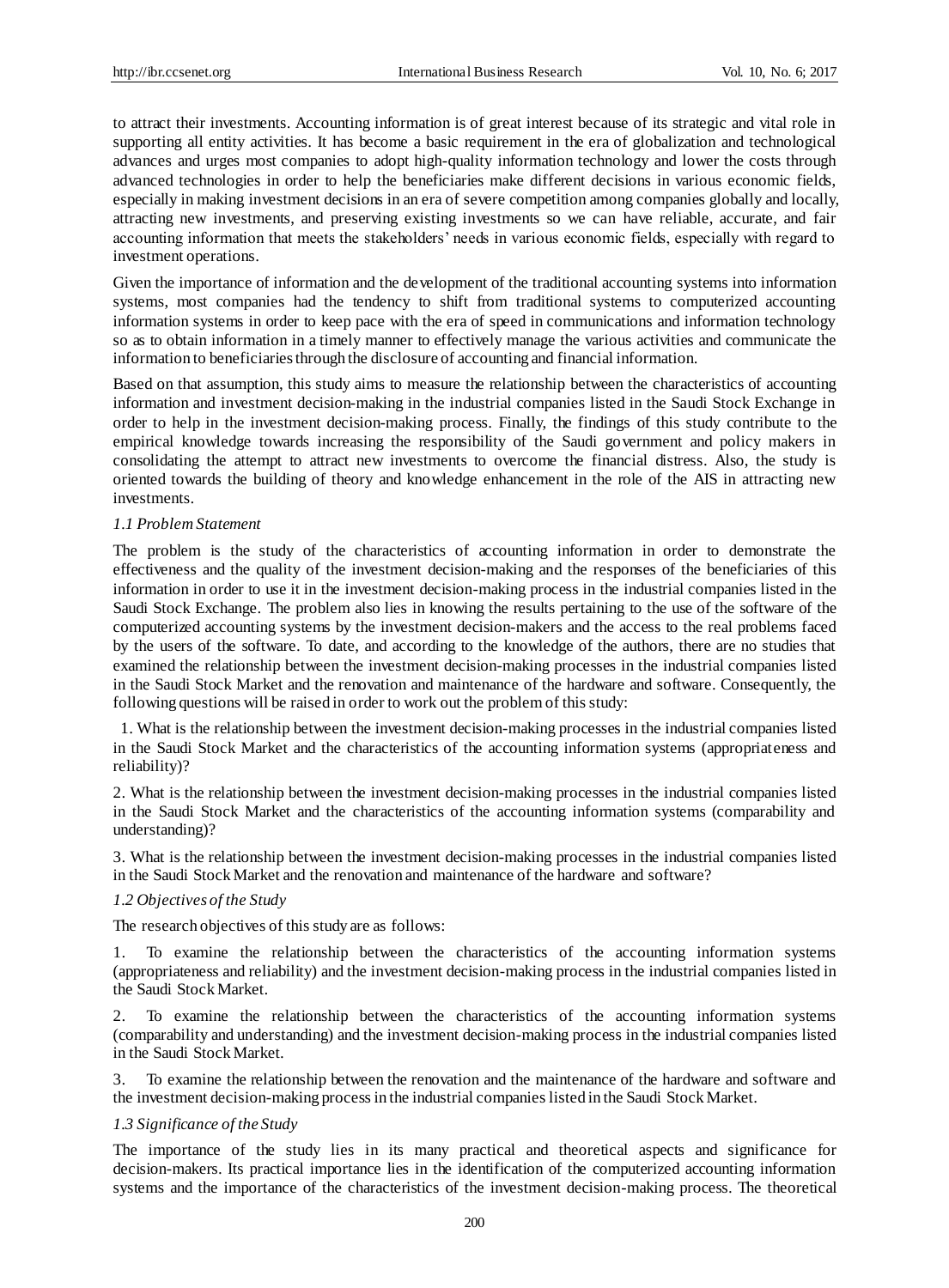aspect took into account the new variable within the awareness of the researchers, such as the update and the maintenance of the hardware and software used in the accounting information system and its importance and effectiveness in the decision-making process. The study is also of great importance for owners and investment decision-makers, such as managers, heads of departments, auditors, accountants, and investors that rely on the output of the computerized accounting system characteristics in making their investment decisions.

## **2. Theoretical Framework and Hypothesis Development**

The importance of the accounting information systems lies in providing the appropriate data for the administration to make the right decisions and formulate an appropriate alternative that fits the company in terms of the investment operations in the stock market. The purpose is thus to carry out the company's functions and activities effectively (Romney & Steinbart, 2016).

The financial accounting data is mostly considered historical on the basis of the statements of the previous events that have occurred in the entity. This information shall be objective, consistent, and periodically audited due to its importance and reliability in the decision-making process (Nihad, Maher & Hussein, 2011). Mattar (2014) considered the financial analysis as one of the basic pillars of comparability, which is one of the characteristics of the accounting information systems relied upon when comparing the financial statements of the company with previous years or with other companies in the same industry in order to make efficient and quality investment decisions.

Financial ratios are considered as indicators of the strength or weakness of the financial position of the industrial company on which decision-makers can rely when making their investment decisions (Al Johmani, 2010; Al-Rawi, Hekmat & Hussein, 2005). Based on that assumption, the comparability process shall be based on the evaluation of the corporate performance and financial conditions, which constitutes one of the priorities of the investment decision-making process. Consequently, the main goal of using this feature is to give a clear and fair picture about the credibility and fairness of the financial statements, so that decision-makers can rely on these findings in order to make their investment decisions with regard to this study. Rawi and Najy (2005) showed that there was a serious weakness in the performance of the industrial companies in developing countries due to the lack of the use of appropriate scientific methods in implementing the accounting information systems and upgrading the hardware and software necessary for making investment decisions. Nevertheless, the status of the financial analysis and of the financial ratios as two of the most important accounting information systems in the decision-making process has been confirmed (Tashman, 2004; Munir, 2014). Nader et al. (2006) also confirmed that the reliance on the comparability property as one of the characteristics of the accounting information systems helps the financial manager in the financial decision-making and investment processes, which is considered to be a barometer for the measurement of the performance of the company compared with other companies. In addition to that assumption, Bryan (1997) sought to test the effect of accounting disclosure in accordance with the requirements of the US capital market initialized in the relationship between the accounting information and the investment decisions in the US capital markets.

This study is based on the analysis of the mandatory accounting variables disclosed, such as prices, revenues, costs, future liquidity, capital spending, and future operations. It has been applied on a sample of 250 companies registered in the New York Stock Exchange in 1990. The study also used the multiple regression analysis method and concluded that the disclosure of future operations may assist in the evaluation of the success of the economic units' indicators in the near future. Based on that, the study used the multiple regression method in order to measure the relationship between the independent and dependent variables (making investment decisions in the industrial companies listed in the Saudi Stock Market).

## *2.1 The Accounting Information Systems: Definition and Importance*

Turner, Leslie and Andrea (2009) showed that the accounting information system is a set of financial and human resources data in organizations responsible for the preparation and processing of financial information in addition to the information collected from data processing in order to provide them to all administrative levels for the purpose of controlling and planning the various activities of the company and any third party that has common interests with the company. As for the significance of the accounting information system, it revolves around the existence of ready-made programs in accounting applications in companies and how the company chooses the system that substantially corresponds to its various activities. A previous study conducted by Date (2000) showed that the system consists of many different elements strongly correlated with each other in order to carry out the functions required, either in terms of computerized systems or traditional systems. Abdul Razzaq (2003) confirmed that the main objective of the information system is to provide decision-makers with useful information to help them perform their job efficiently. Donald and Wwygandt (2001) stated that the information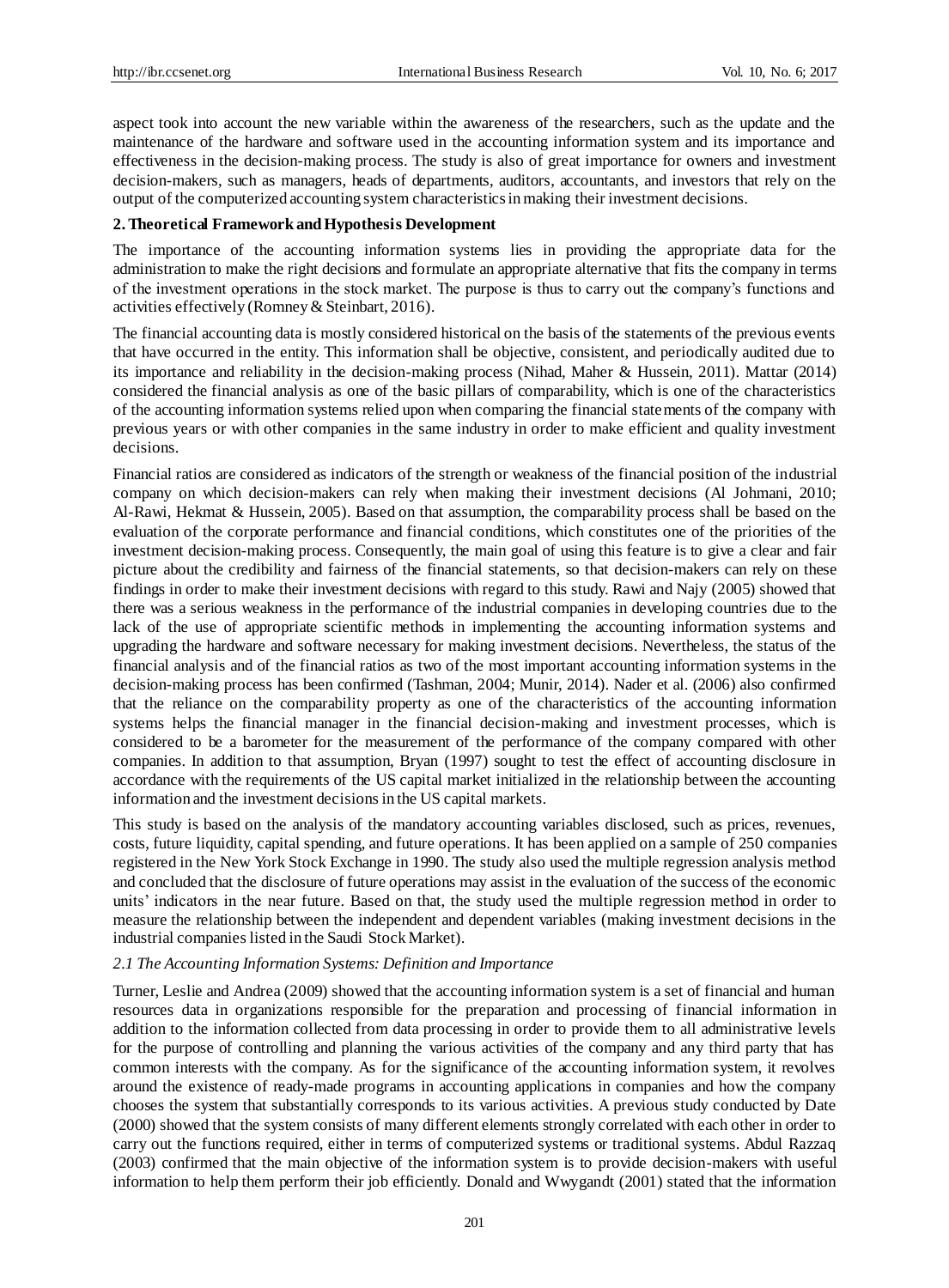system has three basic components in the production of information that can be relied upon when making decisions. The first is that all economic events and activities should be filled up in the system, known as the input, in order to process this data; the second component involves processing all the input data and making calculations, whereas the third component is known as the output, which is the information needed by the decision-makers in order to reach win-win investments and other beneficial economic processes for the users of financial statements (Marshal,Stainbart, 2012, 239; COBIT 4.1, 2007, 10).

## *2.2 The General Concept of the Study Variables*

The accounting information characteristics can be illustrated as independent variables in this study as follows (IFAC, 2008):

Comprehensibility: this property requires the ability to understand the accounting information by users who are supposed to have a reasonable level of knowledge in business, economic activities, and accounting. They should also provide clear and understandable financial information which does not entail complexity and difficulty .

Appropriateness: in order to be convenient, the accounting information should be relevant and affect the economic decisions of users by helping them in the evaluation of past events, present and future, or modifying the previous evaluation process. The financial information should predict the performance of an entity in the future and the ability of the entity to cope with any events and unanticipated changes since the users of the accounting information are interested in predicting the future financial performance. The appropriateness of the information is associated with the nature of this information and its relative importance, such as the disclosure of the work sector or of a new geographic sector. The information is considered a material (relative importance) if the omission or misstatement of the information could affect the economic decisions taken by users based on the financial statements (Turner, Leslie & Andrea, 2009).

Reliability: information must be reliable in order to be useful. It should be free of significant neutral mistakes and relied upon by users, as this refers to transactions and other events, or the rationality of future events. In order to be reliable, the financial information must accurately reflect the financial transactions and other events that have occurred in the entity. The financial information must be in accordance with the economic reality and not with the legal form only. It must be neither biased nor provided in order to inflate assets, revenues, income or to reduce the obligations and expenses. Furthermore, caution must be at a reasonable limit and free of exaggeration. The financial information should also be complete, since any deletion renders it wrong and unreliable, which decreases its suitability.

Comparability: this means that the financial statements are compared with other financial periods for the same company or with the financial statements of another entity for the same period. The users of the accounting information use the comparison in order to make decisions related to investments, finance, follow up the entity's periodical performance and financial position, and compare them with other companies (Hendriksen, Michael & Eldon, 1992).

#### *2.3 Study Variables*

The independent variables of this study are represented in the characteristics of the accounting information systems and the update and maintenance of the hardware and software. The dependent variable is represented by making investment decisions in the industrial companies listed in the Saudi Stock Market. In reference to previous studies, this study has shown how the measurement is used in these variables in addition to its most important findings and recommendations.

#### 2.3.1 Independent Variables

The independent variables include the characteristics of the accounting information systems (appropriateness and reliability, comparability and understanding). These characteristics are useful for the decision-maker regardless of whether a traditional or a computerized accounting system is used. Furthermore, in order for information to be useful for decision-makers, it must be compatible with the nature of the decisions, the decision model, and the nature and sources of information needed by the investment decision-makers, who must have the ability to analyze and understand this information (Richard, 2001). Shirazi (1990) showed that the efficient decision-making process is based on the useful information through the characteristics of the accounting information. Bodnar, George and William (1995) confirmed that the accounting information characteristics are necessary in order to make investment decisions. Decision-makers face major limitations when using the characteristics of the accounting information systems in order to test the level of importance and conduct the cost-benefit tests. These limitations differ among decision-makers based on their intrinsic characteristics, such as the demographic factors including the education level, awareness, and the size of information available to the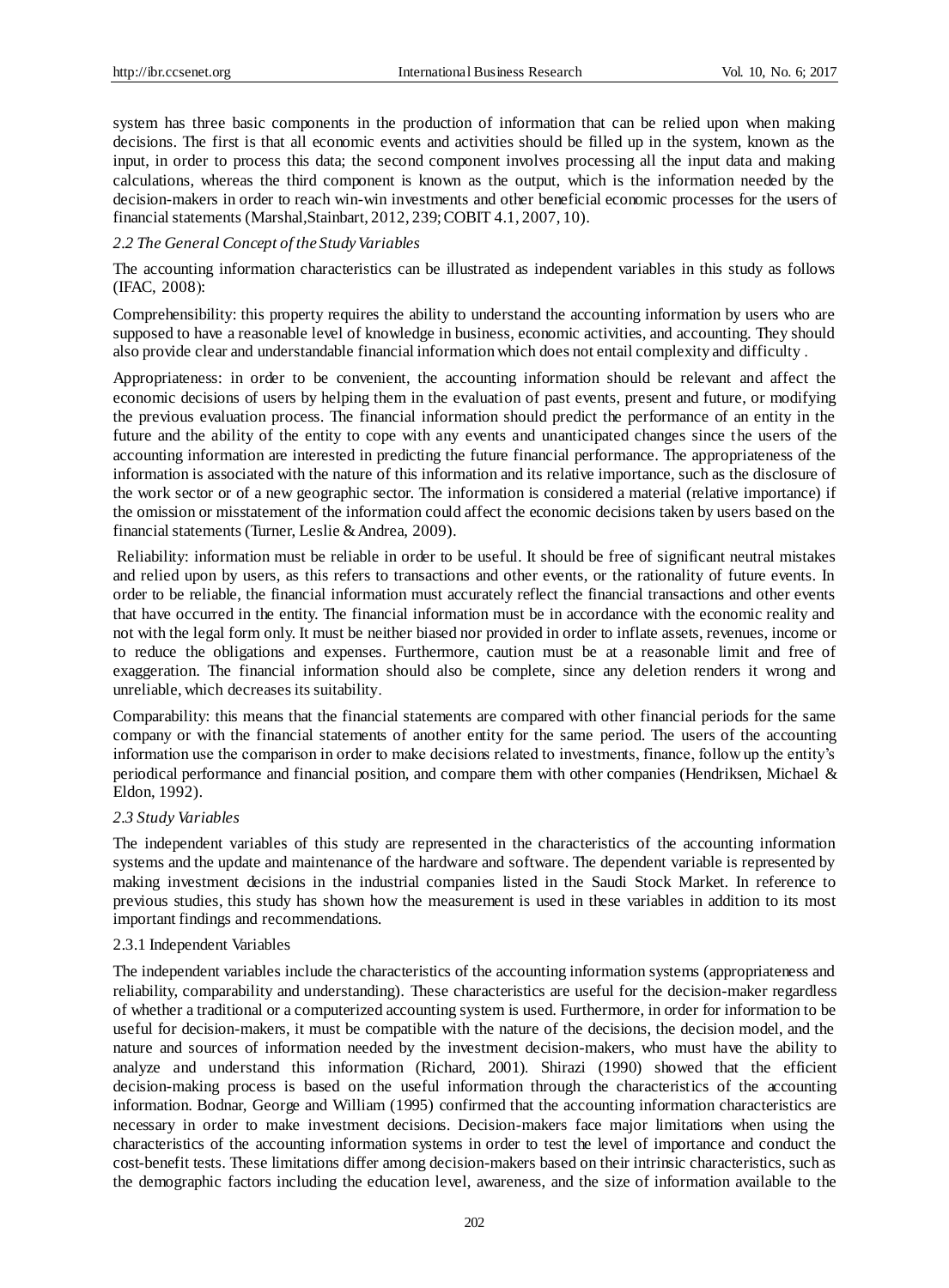decision-makers, so that the comprehensibility information is considered as a liaison between the information characteristics and characteristics of its users. Therefore, this study intends to determine whether the independent variables have a significant impact on the investment decision-making.

In light of the questions raised in the problem of the study, the hypotheses are derived from studying the literature. Therefore, many researchers studied the relationship between the accounting information systems and other factors, such as Ogan Yigitbasioglu, (2016), who showed that there is a significant and positive relation between the information system flexibility and the management accounting adaptability and a positive and significant relation with the effectiveness of management accounting. There was also a moderation effect of the ISF on the relation between the IS integration and the adaptability of management accounting. In line with that, Moqbel, Al-Rjoub and Al-Shwiyat (2015) showed that there is a positive effect of the adoption and implementation of the accounting information systems on the improvement of the production costs. In relation to that, Uyar, Haydar and Kuzey (2017) found that the accounting information system (bookkeeping, financial reporting, and the budgeting system) has a positive impact on the corporate governance level. In another body of literature, Ceran, Gungor and Konya (2016) studied the importance of the accounting information system in preventing the crises that were or will be experienced by businesses, the study revealed that the financial information obtained from the accounting information system is very important for the decision-making process of the businesses, and the accounting information system is protected against the financial crises. Additionally, Brandas, Stirbu and Didraga (2013) aimed to develop and test an integrated approach model of risk, control and auditing of the AIS on three cycles of business processes: purchases, sales and cash in order to improve the efficiency of the IT governance. The study confirmed that there is a medium level of risk for each cycle, and the correlation between risk, control and audit in the management information systems, offers the perception of a stable IT environment for the entity. Furthermore, Choe (1996) investigated the direct relationships between the influence factors (user involvement, top management support, user training and education, and context of the IS group) and the performance of the accounting information systems. The significant information reveals that there are significant positive correlations between the performance of an AIS and the influence factors, such as user involvement, capability of the IS personnel and organization size. Moreover, Tan (2016) used a questionnaire in order to examine the impact of the AIS on internal auditors in Turkey. He found that the AIS contributes positively to the work of internal auditors. Therefore, the related hypotheses are proposed:

HP1: There is a positive relationship between the characteristics of the accounting information systems (appropriateness and reliability) and the investment decision-making process in the industrial companies listed in the Saudi Stock Market.

HP2: There is a positive relationship between the characteristics of the accounting information systems (comparability and understanding) and the investment decision-making process in the industrial companies listed in the Saudi Stock Market.

## 2.3.2 Renovation and Maintenance of the Hardware and Software

This variable is (IV): Programs used in the accounting applications: Juma (2016) showed that the ready-made programs in accounting applications are dramatically progressing in terms of quantity and quality. Many of these programs are of different qualities, which have led to a difficulty in making a choice between them and their significance. Juma (2016) confirmed that the cost of the program is the sole determinant for the selection of ready-made programs. When choosing a ready-made program in accounting applications, it must meet the needs of the company, be protected, and viable for development, modification, and maintenance of the services methods. Ready-made programs in accounting applications have many characteristics, such as simplicity of use by the administration, customer service in the input cycle, the number of inputs required for each action, and ease of modification and development of the program in terms of consistency with the company reports, business services, dealing with other programs, in addition to the services provided by the software suppliers. In relation to that, Sha, Wang, Zhuge, Zhang and Liu (2015) aimed to solve hardware/software partitioning problem, such as minimizing the system time, power consumption, or hardware area. Their study shows "the relationship between the qualities of the solution with the number of nodes when the input benchmarks are in tree structure. Since the objective is to minimize the system power consumption, the smaller values represent the better solutions". In addition, Wohleb, Skinner and White (2013) studied the information that may be used to improve the integration of the hardware, software, and technology tools in business/marketing education programs. The result showed there is a significant difference in the use of hardware and technology tools based on the years of teaching experience. Hence, the following hypothesis is proposed:

HP3: There is a relationship between the renovation and maintenance of the hardware and software used in the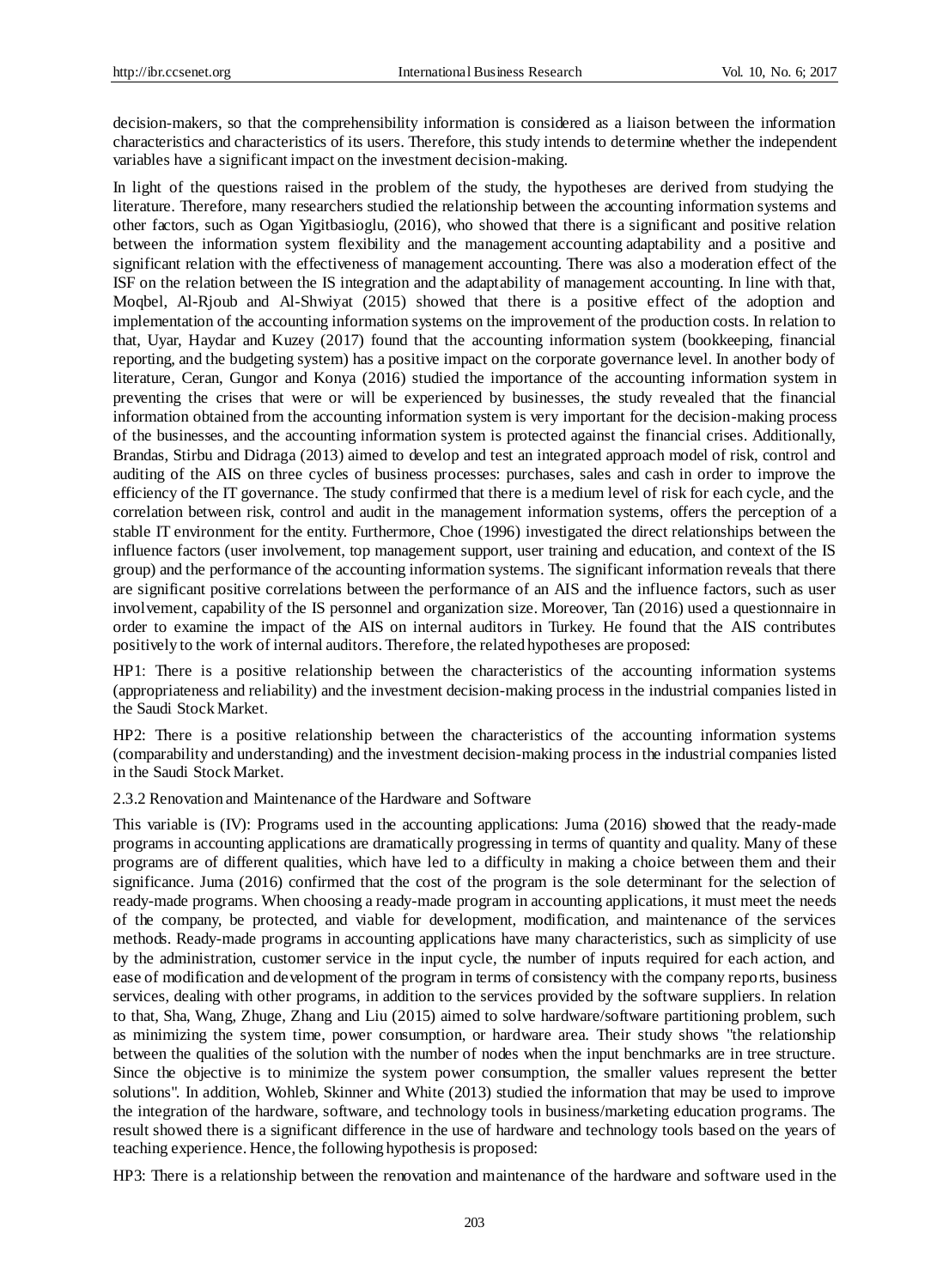computerized accounting information systems and the investment decision-making process in the industrial companies listed in the Saudi Stock Market.

## 2.3.3 Dependent Variable

The dependent variable in this study is the investment decision-making process in the industrial companies listed in the Saudi Stock Exchange. Previous studies showed a variety of decisions that included the strategic decisions taken by the senior management in several organizations. The dependent variable is related to determining the goals, policies and strategies of the organization, and control of the overall performance of the organization including long-term planning. The tactical decisions are those made by the medium administrative levels, such as the distribution of workers on the organization's departments, and setting of prices. The operational decisions are those made by the lower administrative levels including the conduct of daily operations (buying, selling, and the production process) of a company (Razak, 2015). Many studies (Saleh, 2010; Houari, 2012) confirmed the importance of the information related to the stock market and the accounting information in the economic units, such as trading decisions. Despite the relative advantages achieved by the industrial companies listed in the Saudi stock market in the field of the rationalization of investment decisions, they suffered some shortcomings that impeded their progress. Hossair and Rahman (1997) said that there were many negative determinants facing the securities markets in the developing countries, such as a poor quality of the financial and accounting information in relation to the needs and behavior of the investors and a limited investment awareness in the stock market.

Wright and Ken (1996) studied the impact of accounting information and its importance when making decisions in the stock and capital markets in the United Kingdom. The study relied on the questionnaires sent to a group of executives in order to evaluate the accounting information about increasing the awareness of investors. The study highlighted the importance of accounting information in assisting the investor when making investment decisions in the financial markets.

## **3. Research Frame Work and Methodology**

## *3.1 Research Framework*

The independent variables of this study are appropriateness and reliability, comparability and understanding, and renovation and maintenance of the hardware and software. The dependent variable is represented by the investment decision-making in the industrial companies listed in the Saudi Stock Exchange. Figure 1 below shows the research framework of the study.

Figure 1. Research Model



Figure 1. Theoretical Framework

## *3.2 Research Design*

The basic research design utilized for this study is a survey design. There is one set of data used for collection purposes, namely primary data. The collection of primary data is accomplished using a personal survey instrument. Data is collected from the personal survey instrument (questionnaire) in order to measure the relationship between accounting information systems and making investment decisions in the industrial companies listed in the Saudi Stock Market. This study is strictly designed for correlation rather than causal analyses.

## *3.3 Society and the Study Sample*

The study population consisted of investors, managers, heads of departments, accountants, and external auditors in the industrial companies listed in the Saudi Stock Market and number (77) Industrial Co., which was chosen as a random sample, consisted of 300 people representing the study population.

Table 1 shows the ratio of the questionnaires sent to respondents and the percentage of those that returned them back.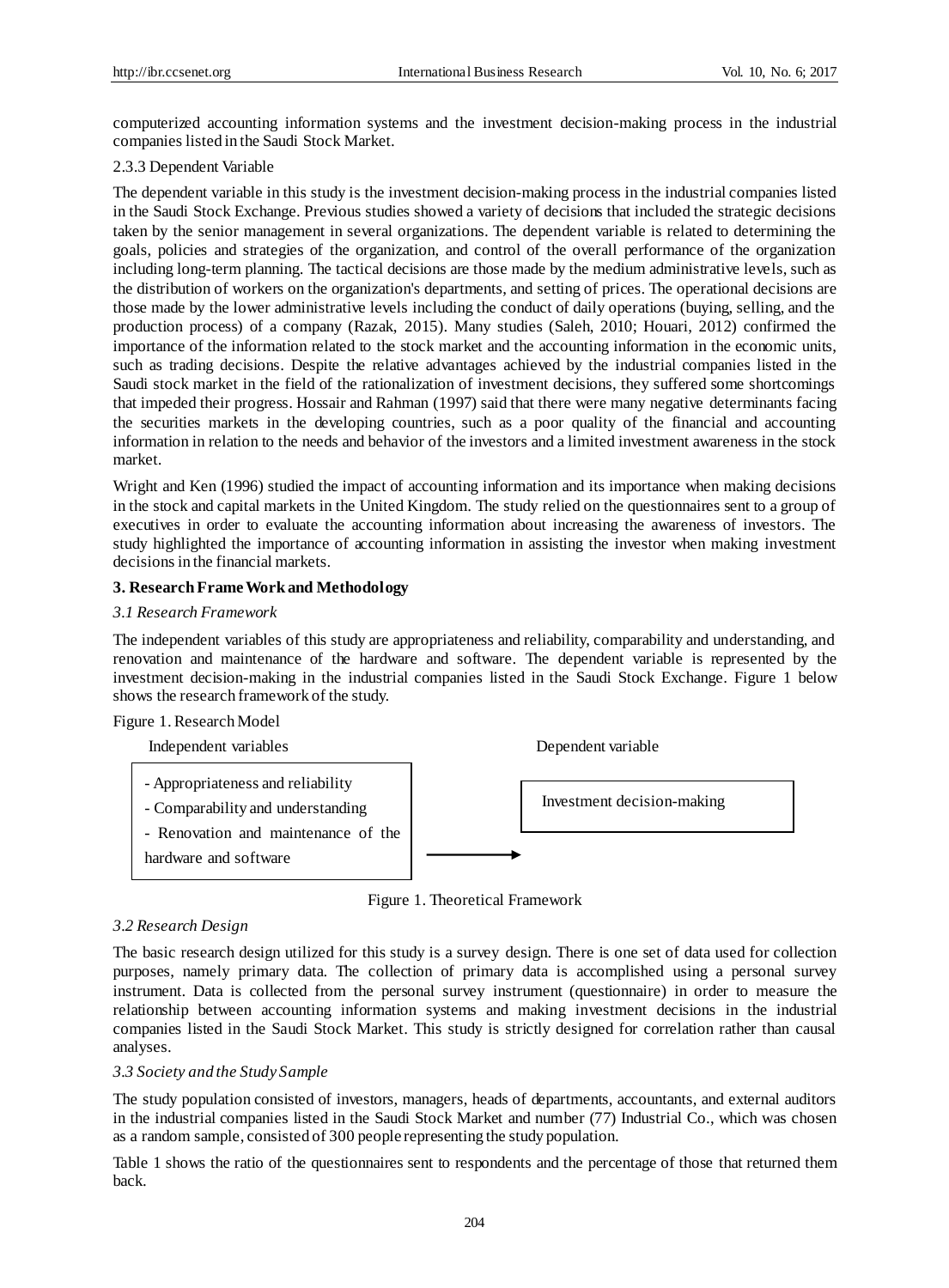#### Table 1. Summary of the Response Rates

| Questionnaires administrated | 300   |
|------------------------------|-------|
| Undelivered                  | 62    |
| Subjects contacted           | 238   |
| No. of Responses             | 194   |
| Response rates $(194 / 238)$ | 81.5% |

Table 1. Shows the information on the population and the return rates of the questionnaire sent to the sample in the Saudi kingdom. Out of the 300 questionnaires administered, 238 subjects were eventually delivered but only 194 from the sample were received, resulting in a response rate of 81.5%.

#### *3.4 Data Analysis*

The multiple regression method is used in the hypothesis testing because there are more than two IVS and one DV. Moreover, all variables have used the interval scale.

#### *3.5 Instrument Reliability*

The researchers relied on previous studies and questionnaires in the instrument development (5 Likert scale used). The instrument experienced several tests, such as **instrument reliability and validity.** The results of reliability were statistically acceptable as follows:

Table 2. Cronbach's Alpha Test

| Variables                                           | Cronbach's alpha |
|-----------------------------------------------------|------------------|
| Appropriateness and reliability                     | 72.6%            |
| Comparability and understanding                     | 83.5%            |
| Renovation and maintenance of hardware and software | 82.7%            |
| Investment decision-making                          | 79.7%            |

The Cronbach's Alpha values range from 72.6% to 83.5%. Therefore all factors fulfilled the minimum requirement level of reliability.

#### *3.6 Linearity, Normality and Homoscedasticity Status*

The results confirmed that the distribution of the sample answers was normal and there was a linear relationship between the independent and the dependent variables which was confirmed by the following tests: (scatter plot diagrams and Q-Q plot). This confirms that the sample study was homogeneous with the population study. As for the normal distribution, the researchers relied on the test (Stem  $\&$  Leaf), which is apparently a homogeneous form; this shows that the normal distribution of data makes it possible to use the multiple regression method.

### *3.7 Criterion Validity*

This type of test examines the relationship between all variables with each other. Hair, Anderson, Tatham, Black and Babin (2007) confirmed that the high correlation of 90% and above is considered an indicator of a strong internal correlation between the independent variables with each other. A high correlation among the independent variables indicates that the measurement of one variable leads to the deletion of one of them.

#### Table. 3 the relationship between variables (Pearson correlation)

|                             |     | Appropriateness and | Comparability and | Renovation and          | Investment |
|-----------------------------|-----|---------------------|-------------------|-------------------------|------------|
|                             |     | reliability         | understanding     | maintenance of hardware | Decisions  |
|                             |     |                     |                   | and software            |            |
| Appropriateness             | and |                     | 0.579             | 0.469                   | 0.354      |
| reliability                 |     |                     |                   |                         |            |
| Comparability               | and |                     |                   | 0.453                   | 0.254      |
| understanding               |     |                     |                   |                         |            |
| Renovation and maintenance  |     |                     |                   |                         | 0.294      |
| of hardware and software    |     |                     |                   |                         |            |
| <b>Investment Decisions</b> |     |                     |                   |                         |            |

Table (3) indicates that the statistical results (Pearson correlation) of this study confirm that there is no high correlation among IVs. This test is necessary before the multiple regression procedure (Hair, J. E., Anderson, R. E., Tatham, R.L., Black, W. C. & Babin, B, J., 2007).

## **4. Results**

#### *4.1 Analysis of the Relationship between the Variables of the Study*

The study used the bivariate analysis in order to test the relationship between two variables; in light of that, the researchers used the Pearson correlation coefficient to measure the linear relationship between the variables; the "0" value indicates the absence of a relationship between the variables but the "1" value indicates a strong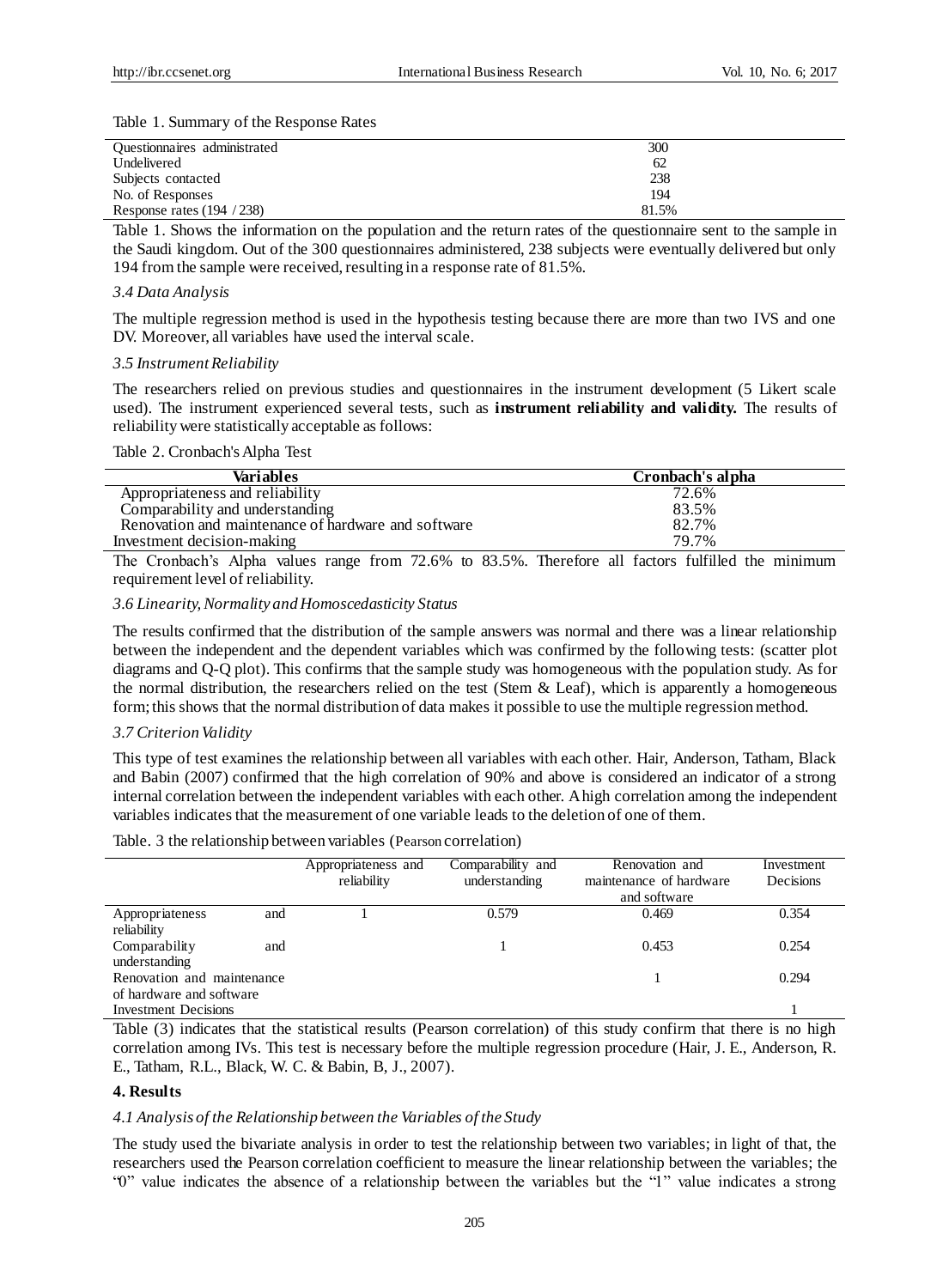positive correlation; and the "-1" value indicates a strong negative correlation between the variables. Therefore, Cohen (1988) confirmed that the interpretation of the strength of the relationship between two variables is as follows:

Table 4. Strength of the relationship between variables

| Correlation                                                                                     | Strength of the correlation |
|-------------------------------------------------------------------------------------------------|-----------------------------|
| $R = 10.0$ to 29.0 or $r = -0.1$ to $-29.0$                                                     | Low                         |
| $R = 30.0$ to 49.0 or $r = -30.0$ to $-49.0$                                                    | Medium                      |
| $R = 50$ to 1 or $r = -50.0$ to $-1$                                                            | High                        |
| Table 5. The level of relationship between the independent variables and the dependent variable |                             |
| <b>TI </b>                                                                                      |                             |

| <b>Variables</b>                                    | Strength of the relationship |
|-----------------------------------------------------|------------------------------|
| Appropriateness and reliability                     | High                         |
| Comparability and understanding                     | High                         |
| Renovation and maintenance of hardware and software | Medium                       |

The results of the correlation analysis showed the level of the relationship between the independent variables and the dependent variable as they appear in Table 5. We note that there are two independent variables (appropriateness and reliability & comparability and understanding), which have a high correlation with the dependent variable (investment decision-making) but the renovation and maintenance of hardware and software has a medium correlation with Dv.

## *4.2 Multiple Regression Coefficient*

The findings of the regression analysis have revealed that comparability and understanding significantly (p=0.000) influenced the investment decision-making in the industrial companies listed in the Saudi Stock Market. Furthermore, there is a statistically significant (p=0.000) impact of appropriateness and reliability on investment decision- making in the Industrial Companies Listed in the Saudi Stock Market. In addition, the renovation and maintenance of hardware and software ( $p= 0.003$ ) is statistically significant on the dependent variable. MRA techniques have shown the results clearly by presenting the impact of multiple independent variables as shown in the following results.

Table 6. Coefficients of independent variables

| Model                                                  |     | <b>Unstandardized Coefficients</b> |                  | <b>Standardized Coefficients</b> |       |            |
|--------------------------------------------------------|-----|------------------------------------|------------------|----------------------------------|-------|------------|
|                                                        |     | В                                  | <b>Std.Error</b> | Beta                             |       | <b>Sig</b> |
| Constant                                               |     | 0.269                              | .212             |                                  | 4.995 | 0.463      |
| Appropriateness<br>reliability                         | and | 0.361                              | .041             | 0.502                            | 6.817 | 0.000      |
| Comparability<br>understanding                         | and | 0.380                              | .030             | 0.528                            | 5.488 | 0.000      |
| Renovation and maintenance<br>of Hardware and software |     | 0.312                              | .017             | 0.427                            | 2.517 | 0.003      |

The regression coefficient (β) indicates the effect of the independent variables on the dependent variable. Specifically, for each unit change of the independent variable X, there is an expected change equal to the size of  $β$  in the dependent variable, Y. Hence, the regression model is as follows:

Y=  $\alpha$  + β1 X1 + β2 X2 + β3 X3 + ε

Where

 $Y =$  investment decision-making

 $a = constant$ 

 $X1$  = appropriateness and reliability

 $X2 =$  comparability and understanding

 $X3$  = renovation and maintenance of the hardware and software

 $\varepsilon$  = random disturbance term (error).

Table 7. Relationship between the investment decision-making and the appropriateness and reliability

| Model                                  |       | Std.<br>Error        | Beta  |              | sıg   |
|----------------------------------------|-------|----------------------|-------|--------------|-------|
| Appropriateness<br>. .                 | 0.361 | $\sim$ 1 $\sim$<br>. | 0.502 | 017<br>0.01. | 0.000 |
| $-10$ $-10$ $-10$<br>rehability<br>and |       |                      |       |              |       |

The value of the (appropriateness and reliability) coefficient in the table above was (0.361). This is a positive sign indicating the existence of a positive relationship between the investment decision-making , as an increase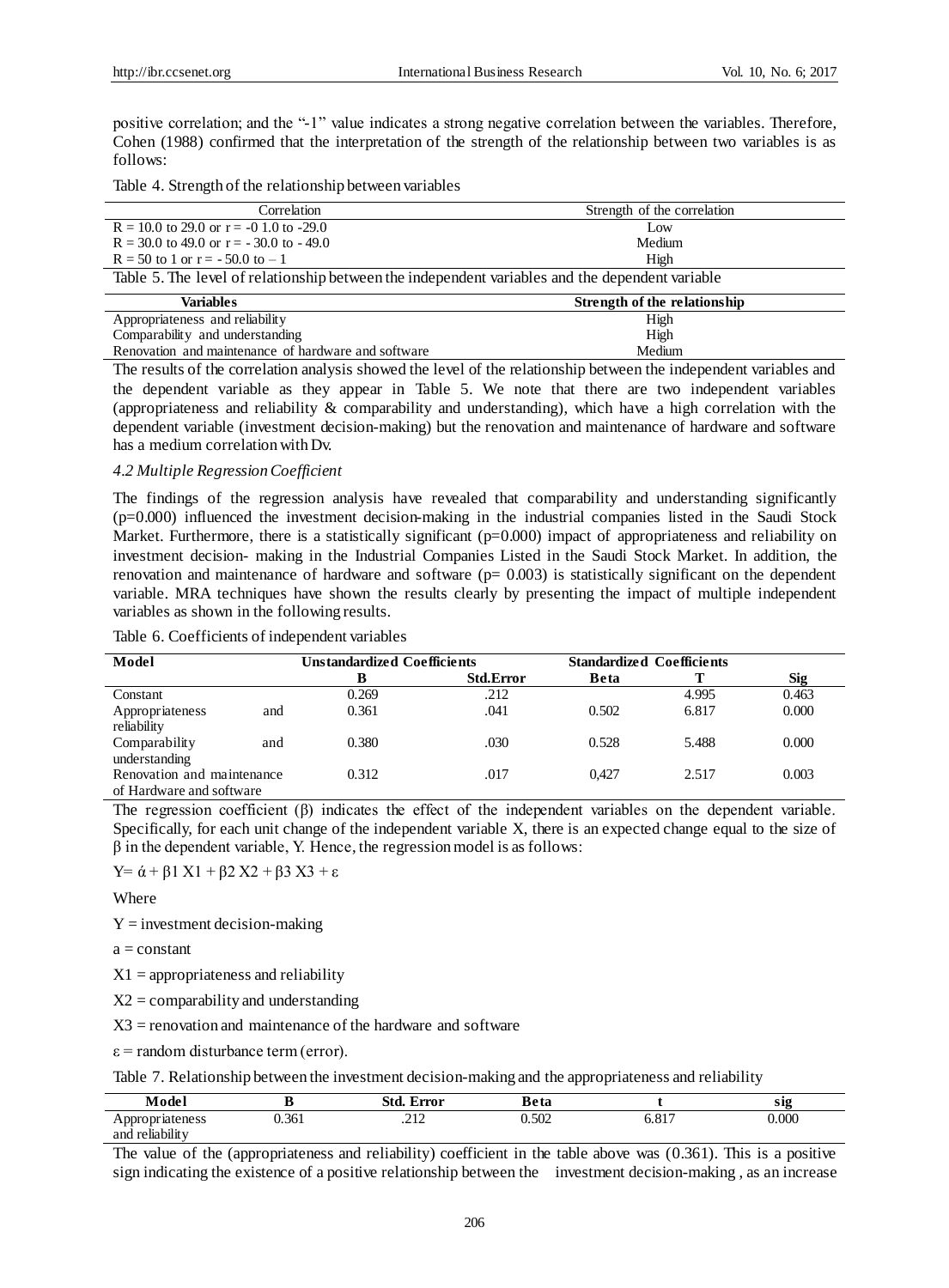in the appropriateness and reliability leads to the increase of the investment decision-making and vice versa. Moreover, the value of possible significance reached (0.000) in Table (7) and it is lower than the level of significance (0.05). Thus, it is accepted that there is a statistically significant relation between the dependent variable pertaining to investment decision-making and the independent variable concerning appropriateness and reliability.

Table 8. Relationship between the investment decisions making and comparability and understanding

| Model                     |     |       | Std<br>Error | Beta         |       | <b>S19</b> |
|---------------------------|-----|-------|--------------|--------------|-------|------------|
| $\cdots$<br>Comparability | and | 0.380 | .030         | 500<br>U.J∠0 | 5.488 | 0.000      |
| lerstandıng<br>unde       |     |       |              |              |       |            |

The value of the coefficient of the (comparability and understanding) reached (0.380) and the positive sign is indicative of the existence of a direct relation between the investment decision-making and the comparability and understanding factor, as an increase in comparability and understanding leads to the increase of the investment decision-making and vice versa. Moreover, the value of the possible significance reached (0.000) in Table (8) and it is lower than the level of significance (0.05). Thus, it is accepted that there is a statistically significant relation between the dependent variable pertaining to investment decision-making and the independent variable comparability and understanding.

Table 9. Relationship between the investment decision-making and renovation and maintenance of the hardware and software

| Model                                         |       | <b>Std. Error</b> | Beta  |       | S I S |
|-----------------------------------------------|-------|-------------------|-------|-------|-------|
| and<br>the<br>maintenance<br>Renovation<br>ΩŤ | 0.312 | .017              | 0.427 | 2.517 | 0.003 |
| hardware and software                         |       |                   |       |       |       |

The value of the coefficient of the (renovation and maintenance of the hardware and software) reached 0.312 and a positive sign is indicative of the existence of a positive relation between the investment decision-making and the renovation and maintenance of the hardware and software, as an increase in the renovation and maintenance of the hardware and software leads to the increase in the investment decision-making and vice versa. Furthermore, the value of the possible significance reached (0.003) in Table (9) and it is lower than the level of significance (0.05). Thus, it is accepted that there is a statistically significant relation between the dependent variable pertaining to the investment decision-making and the independent variable concerning the renovation and maintenance of the hardware and software.

It is observed from the results that the data was in conformity with the study assumptions, therefore, it is also confirmed that there is a positive relationship between all the independent variables (appropriateness and reliability, comparability and understanding, and renovation and maintenance of the hardware and software) with the dependent variable (investment decision-making in the industrial companies listed in the Saudi Stock Market). This is due to the strength of the sufficiently available data because of the long time available. Therefore, the longer the time required for collecting data, the more reliable and accurate are the results.

Table 10. Model Summary

| Model | v     | 17<br>Square | Adiusted R<br>square | Std. Error of the<br><b>Estimate</b> | R square<br>change | change | Dfl | Df2 | sig f<br>change |
|-------|-------|--------------|----------------------|--------------------------------------|--------------------|--------|-----|-----|-----------------|
|       | 0.816 | 0.658        | 0.587                | 0.22760                              | 0.658              | 55.855 |     | 190 | .000            |

a. Predictors: (constant), appropriateness and reliability, comparability and understanding, and renovation and maintenance of the hardware and software

b. Dependent Variable: investment decision-making

It is clear that the value of the overall correlation coefficient is R= 81.6%. The correlation coefficient is revealed for the independent variables (appropriateness and reliability, comparability and understanding, and renovation and maintenance of the hardware and software) and the dependent variable (investment decision-making). It is indicated that the existence of a direct and strong correlation between the dependent and independent variables is closer to one (81.6%). It is noted that the value of the determination coefficient R square is equal to 65.8%; and the value of the adjusted determination coefficient is 58.7%. The coefficient of determination is referred to as the amount of the explained variance by the regression model, which makes it beneficial as a measure of predicting success (Nagelkerke, 1991).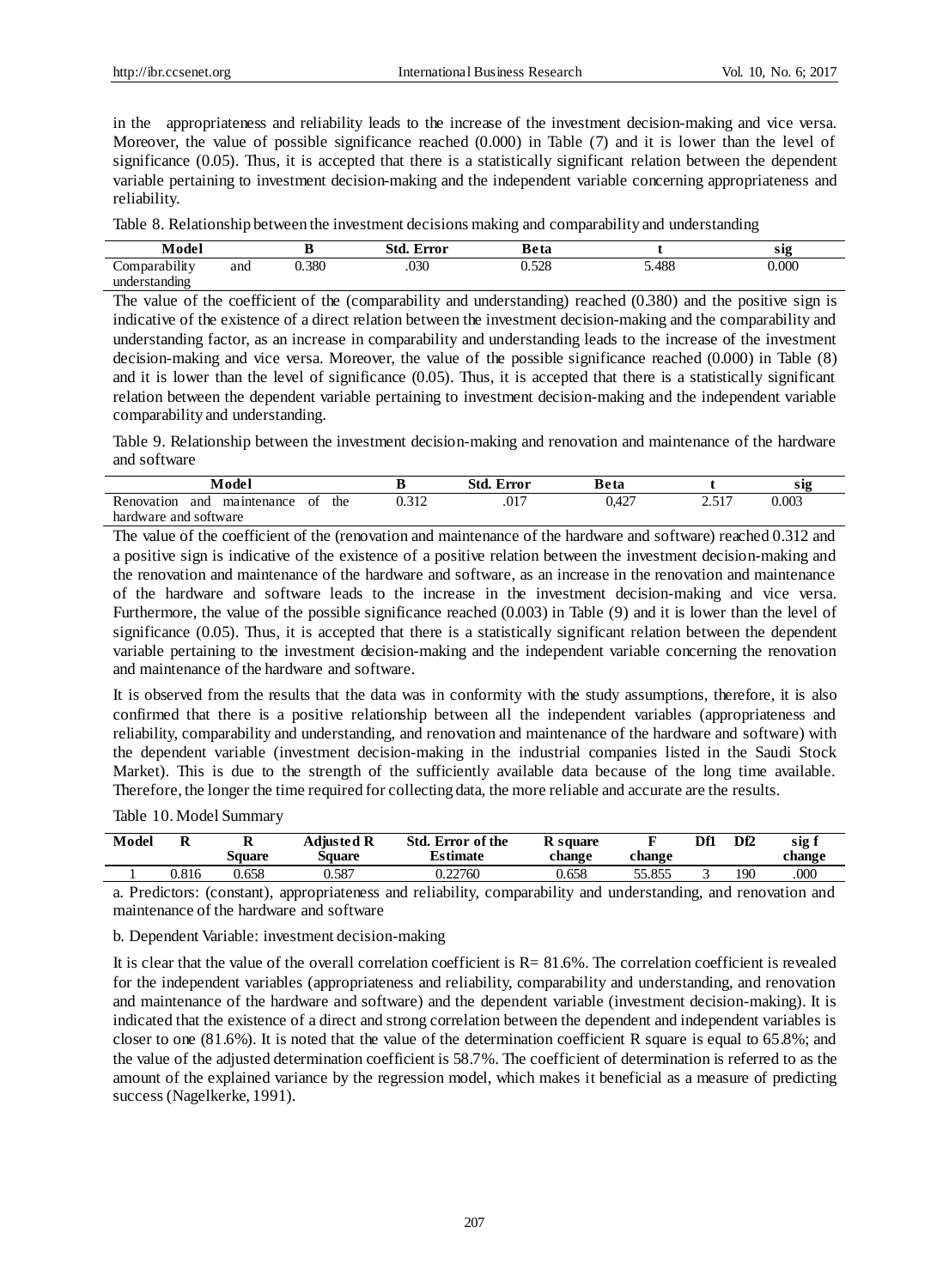| Model      | <b>Sum of Squares</b> | Df  | <b>Mean Square</b> |        | Sig.   |
|------------|-----------------------|-----|--------------------|--------|--------|
| Regression | 4.482                 |     | 4.827              | 55.855 | 000(a) |
| Residual   | 9.825                 | 190 | 0.052              |        |        |
| Total      | 24.307                | 193 |                    |        |        |

#### Table 11. Analysis of Variance (ANOVA)

a**.** Predictors: (constant), appropriateness and reliability, comparability and understanding, and renovation and maintenance of the hardware and software

#### b. Dependent variable: investment decision-making

The value of the possible significance reached (0.000) and it is lower than the value of significance (0.05). Thus, the relation is significant, which explains a significant percentage in the dependent variable (investment decision-making).

#### **5. Discussion**

The relationship between accounting information systems and making investment decisions as applied in the industrial companies listed in the Saudi Stock Market for the year 2016 and 2017 is revealed through the multiple regression. The relationship played by the characteristics of the accounting information system and renovation and maintenance of the hardware and software are emerged in the economies internationally. Therefore, these IVs have proved their ability to achieve a number of economic objectives, and they will also provide investment opportunities that will support the Saudi economy. Governments have focused on encouraging young people to establish small businesses and encourage foreign investments to secure solutions to support the Saudi economy. The data of the variables concerning this study were obtained from investors, managers, heads of departments, accountants, and external auditors. The variety of regression data provides appropriate results in accordance to the hypothesis. All study results were important because of the presence of a strong direct correlation between the dependent variable (investment decision-making ) and the independent variables (appropriateness and reliability, comparability and understanding, and renovation and maintenance of the hardware and software). Therefore, the value of the correlation coefficient R and the value of the determination coefficient R Square indicated that the independent variables affect the dependent variable by 65.8%. There is a direct relationship between the IVs and DV.

Over the past few years, Saudi Arabia has worked hard in order to embark effective strategies that support the initiation of small businesses that would help to meet the needs for the economy growth of the country. For starting up a successful investment, the knowledge of the characteristics of the accounting information system and the renovation and maintenance of the hardware and software will help to attract good investments. Saudi Arabia needs for efficient investment policies for the economic improvements in order to cope up with the financial distress because of the war in Yemen and Syria. In line with that, Elimam (2017) indicates that in 2010 Saudi Arabia started new investments related to the entrepreneurship. The characteristics of AIS and renovation and maintenance of the hardware and software are supporting the existence of foreign markets and foreign sources for investments in the industrial companies listed in the Saudi Stock Market, which will contribute to the success and growth of the Saudi economy. Saudi Arabia has built an integrated mining town on the Arabian Gulf coast with investments of \$130 billion and equipped industrial cities in various regions of Saudi Arabia . Furthermore, and in a second phase, Saudi Arabia was interested in assigning a greater role to the private sector in leading the economy and directing production. This is because the country's economic policy seeks to reduce the dependence on the government sector in terms of creating jobs and creating an economy based on efficiency, if oil prices remain at around \$50 a barrel or less (Middle East Arabe Newspaper, 2017). Nevertheless, Rahman (2017) examined the determinants of foreign direct investments in the Kingdom of Saudi Arabia. The study used empirical methods and conventional regression models, and the results show the Gross Domestic Product (GDP) levels effect on Foreign Direct Investment (FDI) in a strong, positive and significant way. Also, exports had a significant negative impact on the KSA's FDI, while the socio-political risk variables were mostly significant, and negative in their impacts on the FDI inflows.

Supporting the economy in the Saudi kingdom is largely associated with investments through the existence of big and small business. The major cause for this assertion is that large and small businesses are the basis of revenues, budgets and the extent of the workforce (Elimam, 2017). The contribution of the characteristics of the accounting information system and the renovation and maintenance of the hardware and software towards attracting investments is observed through the existence of a strong statistical relationship between them. Therefore, the results also revealed the existence of an awareness towards the importance of the accounting information systems and renovation and maintenance of the hardware and software by the investment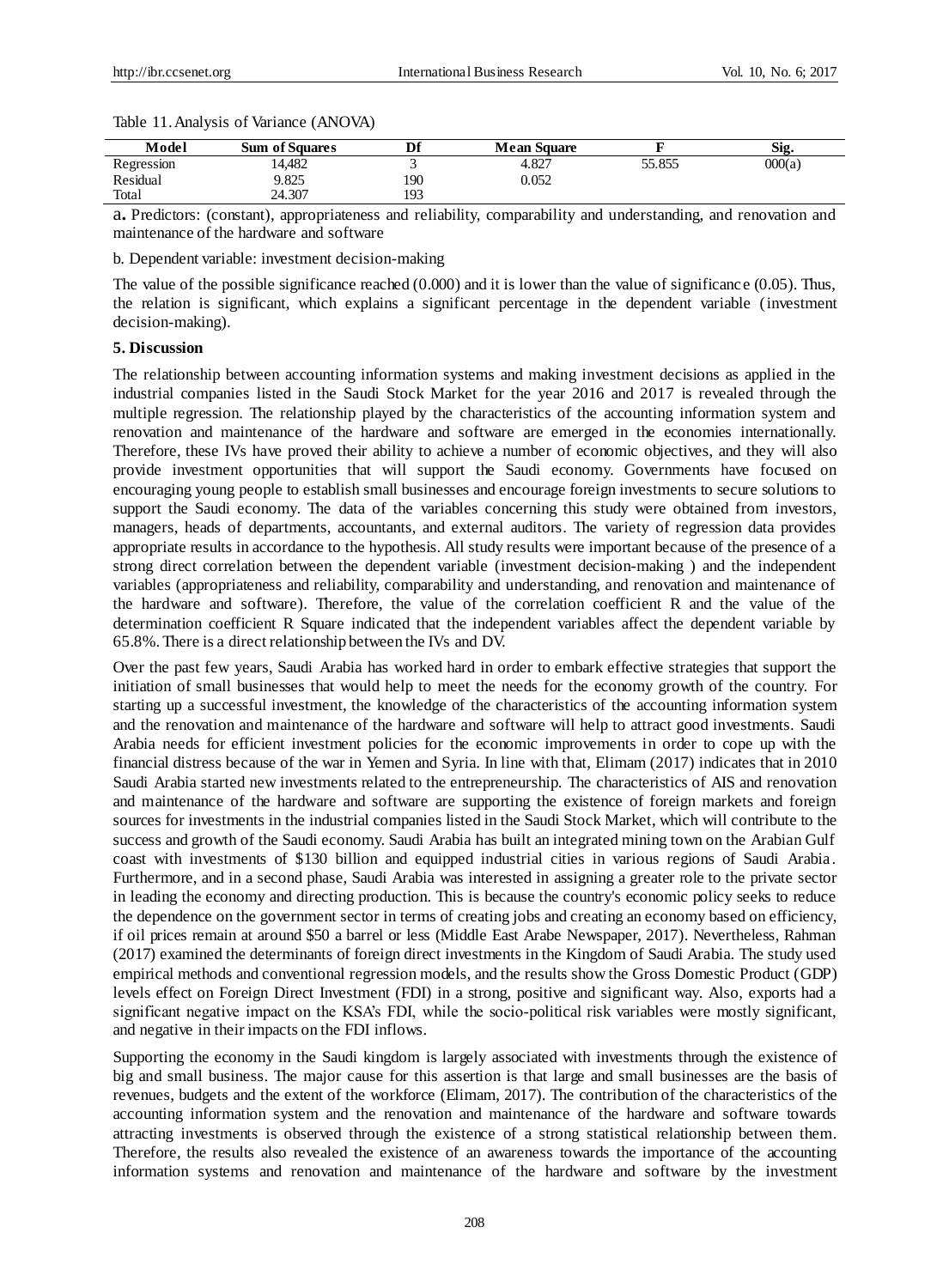decision-makers, which was confirmed by previous studies (Bryan, 1997; Bodnar, George & William, 1995; Ceran, Gungor & Konya, 2016; Juma ,2016; Abdul Razak, 2015; Wright & Ken, 1996).

Moreover, the results showed that the use of comparability and the understanding characteristic has a positive impact on the investment decision-making. This characteristic has a statistically significant effect at  $\alpha > 0000$ , which means that it is considered one of the most influential independent variables on the dependent variable. The more this characteristic of comparability and understanding is used, the better the quality of the investment decisions to be made, which means that the non-use of this characteristic leads to lower quality and inefficiency of the investment decision-making in the industrial companies listed in the Saudi Stock Market.

Obviously, this study also found that there is a statistically significant positive relationship between appropriateness and reliability between an independent variable and the dependent variable (investment decision-making). The more this independent variable is used when making investment decisions, the stronger and more efficient these decisions will be, which means that the non-use of this IV leads to lower quality and inefficiency of the investment decision-making in the industrial companies listed in the Saudi Stock Market.

In line with that, the results of this study showed that the renovation and maintenance of the hardware and software have a positive impact on the investment decision-making process in the industrial companies listed in the Saudi stock market; this impact has a statistically significant relationship at level  $\alpha$  > 012. This variable is one of the most influential variables on the dependent variable, which facilitates a frequent update and maintenance of the hardware and software and makes it possible to keep abreast of the technological developments related to accounting information systems. Thus, the investment decision-making process in the industrial companies listed in the Saudi Stock Market will be more efficient.

Finally, the use of all independent variables together will contribute to a useful and efficient investment decision-making process.

#### **6. Recommendations**

The need to take all the characteristics of the accounting information systems into account when making investment decisions since these characteristics entail an effective contribution towards ensuring efficient investment decision-making. Indeed, these characteristics contributed to a 65.8% rate in improving the quality of decisions.

Conducting specialized courses for decision-makers to identify the nature and importance of the accounting information systems necessary for making high-quality investment decisions.

Urging the industrial companies listed in the Saudi Stock Market to use flexible software for the development and changes in the surrounding environment of the company.

Publishing the accounting information and making it available for investors in the Saudi Stock Market by urging the industrial companies to publish summaries about their financial statements including the significant accounting information affecting the investment decision-making.

The researchers recommend future studies to consider other variables because this study contributed to about 65.8% and left 34.2 % of the rates for other variables that have an impact on the dependent variable (investment decision-making).

The necessity to activate the role of the Saudi Government to attract the investments by spreading awareness through the use of the characteristics of accounting information systems.

The necessity to find a way to implement the regulations, which state that the government encourages and attracts investments.

## **7. Limitations**

The sample of the study was initially constituted of 300 respondents and only 196 respondents were received. Therefore, future research should attempt to incorporate a larger sample size in order to increase the generalizability of the results. Additionally, this study assumed that respondents do not consciously or unconsciously represent the truth. This limitation may have affected the findings, since it is based on survey data and may be subject to investments desirability bias. In addition to the investments desirability bias (consciously or unconsciously the respondent wishes to create a favorable impression), the agreement bias (the respondent tends to agree with all questions and deliberate falsification are common types of respondent error in survey studies) should also be taken into consideration (Zikmund, 2000). Even if the study has selected the samples according to a random probability sampling, a random probability error is still unavoidable (Zikmund, 2000). Hence, the samples may have been biased because the particular groups surveyed may have been from the same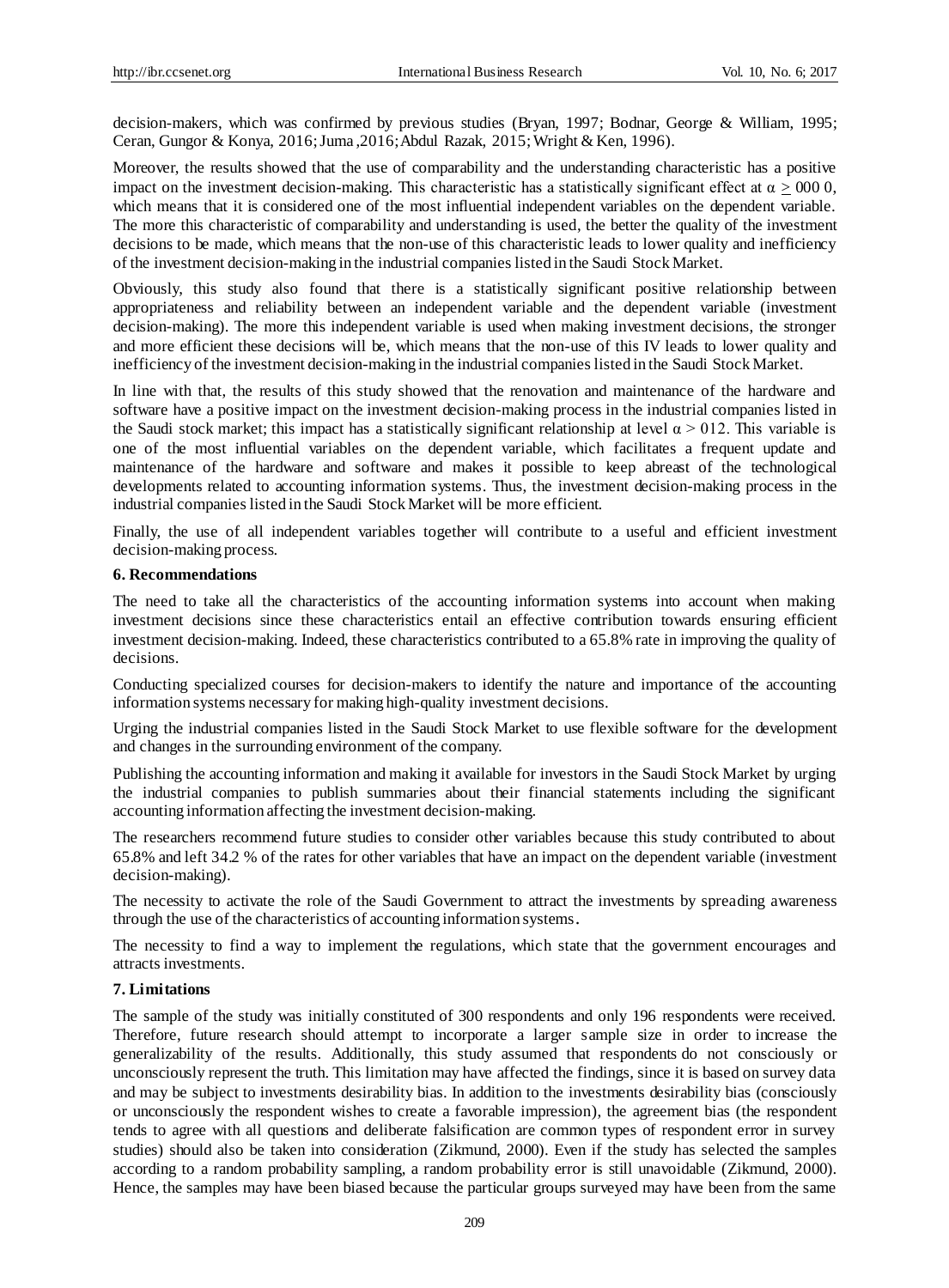policy-makers, thus it would be expected that they would have similar responses. The second limitation relates to the quantitative approach adopted in this study and does not depend on the other approach, such as the qualitative approach.

### **References**

Abbas, S. (1990). *Accounting Theory*. Kuwait: Dar Alsalasel for Publishing.

- Abdul, R. Q. (2015). *Computerized accounting information systems*. Amman: International House of Scientific Publishing and Distribution.
- Al-Rawi, H., & Naji, H. (2005). The use of financial ratios in the decision-making: process in the Industrial Companies of public shareholding in Jordan. *Journal of administrative*, *10*(1).
- Bodnar, H., & William, H. (1995). *Accounting Information System*, EnglewoodCliffs: Prentice-Hall.
- Brandas, C., Stirbu, D., & Didraga, O. (2013). Integrated Approach Model of Risk: Control and Auditing of Accounting Information Systems. *Informatica Economică*, *17*(4). https://doi.org/10.12948/issn14531305/17.4.2013.08
- Ceran, M., Gungor, S., & Konya, S. (2016). *The Role of Accounting Information Systems in Preventing the Financial Crises Experienced in Business. Economics, Management, and Financial Markets, 11*(1), 294-302.
- Choe, J. M. (1996). The Relationships among Performance of Accounting Information Systems: Influence Factors, and Evolution Level of Information Systems. *Journal of Management Information Systems*, *12*(4), 215-239. https://doi.org/10.1080/07421222.1996.11518107
- Cohen, J. (1988). *Statistical Power Analysis for the Behavioral Sciences* (2nd ed.) Mahwah. NJ: Lawrence Erlbaum Associates.
- Date, J. (2000). *An Introduction to Database Systems*, Seven Edition, Melbourne: Addison-Wesley Publishing Company.
- Elimam, H. (2017). The Role of Small Business (Small Scale Economic Projects) in Alleviating the Acuity of Unemployment. *International Business Research*, *10*(3). https://doi.org/10.5539/ibr.v10n3p120
- Hair, J. E., Anderson, R. E., Tatham, R. L., Black, W. C., & Babin, B. J. (2007). *Multivariate Data Analysis*. Washington: Pearson Prentice Hall International Inc.
- Hendrickson, S. E., & Michael, F. V. B. (1992). *Accounting Theory*, Fifth Edition, Irwin: McGraw-Hill.
- Houari, S. M. (2012). *Financial management: Approach to decision-making*. Aim Shams: Ain Shams Library.
- International Federation of Accountants (IFAC). (2008). Handbook of International Auditing, Assurance, and Ethics Pronouncements.
- IT Governance Institute (ITGI), (2007). Executive Summary COBIT 4.1, www.itgi.org.
- Johmani, O. I. (2010). The extent of accurate of financial ratios in the prediction of fail banks: A field study on the Jordanian banking sector, *Journal of Public Administration*.
- Juma, H. (2016). *Accounting Information Systems*: Applied contemporary.
- Kieso, E. D., Jerry, J. W., & Warfield, T. D. (2015). *Intermediate Accounting*, 22 editions, 2015.
- Marshall, R. (2002). *Accounting Information Systems*, *8th Edition*, New Jersey: prentice –Hall, Inc.
- Mattar, M. (2014). *Recent trends in the financial and credit analysis: Methods and tools and scientific uses*. Amman: Wael for Publishing.
- Middle East Arabe Newspaper. (2017). Saudi investments continue to boost economic stimulus, No.14039. (http://aawsat.com/home/article/812996).
- Mike, W., & Robbie, K. (1996). Venture capitalists, unquoted equity investment appraisal and the role of accounting information. *Accounting and Business Research,* 153-168.
- Moqbel, A., & AL-Shwiyat, Z. (2015). The Effect of Applying Accounting Information Systems on the Improvement of Production Costs: An Applied Study on Jordanian Industrial Firms Listed on the Amman Stock Exchange. *International Management Review, 11*(2).
- Munir, S. (2014). Financial Analysis entrance to the decision-making. Amman: Dar Wael for Publishing.
- Nader, M., & Hussein, J. (2006). Study of financial indicators and their role in administrative decision-making